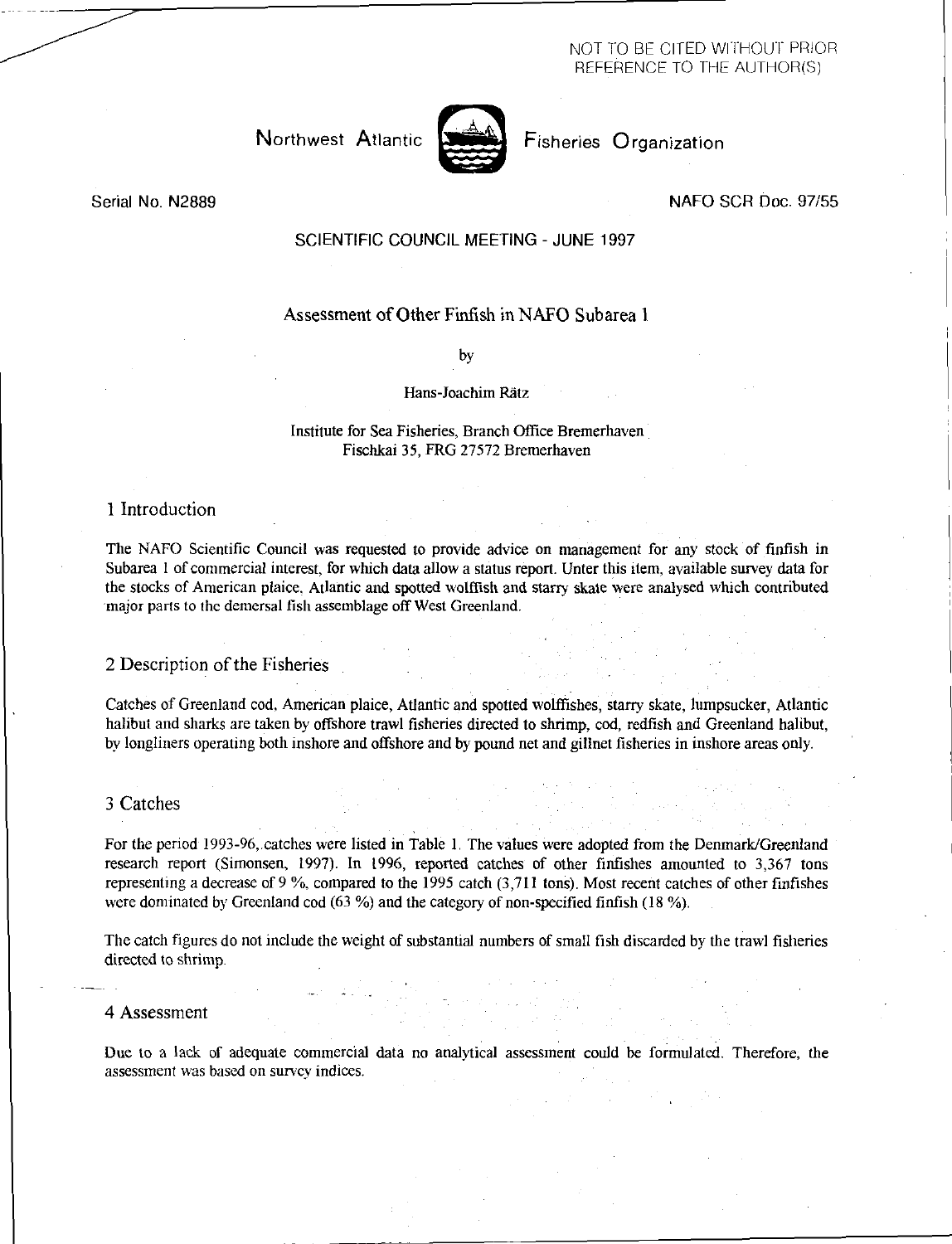#### 4 1 Input Data

#### 4.1.1 Commercial fishery data

No data on CPUE, length and age compostion of the catches were availabe. Length frequencies derived from the Greenland shrimp survey revealed that the shrimp trawl was capable of catching all predominant fish sizes (Engelstoft *and Jorgensen,* 1997).

# 4.1.2 Survey data

*EU-German* groundfish survey. Annual abundance and biomass indices were derived from stratified-random bottom trawl surveys commencing in 1982 (Ritz, 1997). These surveys covered the areas from the 3-mile limit to the 400 m isobath of Div. 1B to IF, and were primarily designed for cod as target species. During 1982-96, survey results indicated fundamental shifts in species composition of the demersal fish assemblage inhabiting the shelf and continental slope off West Greenland in Divisions 1B-1F down to 400m depth. These shifts were coincidental with dramatic changes in survey estimates of stock abundance, biomass and size structure for ecologically and economically important species. Recent decreases of biomass estimates for demersal stocks of American plaice, Atlantic and spotted wolffish and starry skates varied between 70 % and almost 100 %, losses in abundance being less pronounced (Fig. 1). Length distributions revealed that recently these stocks were mainly composed of small and juvenile fish. A comparison between the survey results off West and East Greenland indicated that 95 % of the aggregated demersal fish abundance was distributed off East Greenland in 1996. Positive effects in fish abundance, biomass and size for various stocks observed recently were restricted to East Greenland while negative effects were more pronounced off West Greenland.

Greenland-Japan groundfish survey. During 1987-95, cooperative trawl surveys directed to Greenland halibut and roundnose grenadier have been conducted on the continental slope in Div. 1A-1D at depths between 400 m and 1,500 m (Yokawa et al., 1996) . This survey was discontinued in 1996. The estimated biomass of most species classified to other finfishes contributed 16% to the total finfish catch and remained unchanged at lowest level of the time series after a continuous decline up to 1992.

Greenland shrimp survey. Since 1988, a shrimp survey was conducted by Greenland covering the Div. lA to IF down to 600 m depth. Due to changes in survey strategy and sampling *of* fish, *determinations* of abundance and biomass indices and length composition were considered comparable since 1992 (Engelstoft and Jorgensen, 1997). Abundance and biomass indices of American plaice, spotted and Atlantic wolffish were very low. Starry skates were mainly distributed in northern strata with big areas causing higher abundance and biomass estimates. However, mean individual weight varied only between 0,1 and 0,2 kg which is in agreement with the findings of the small *fish* caught in the *German* groundfish survey.

### 4.2 State of the stocks

In view of dramatic declines in survey abundance and biomass *indices* to extremely low levels, together with significant reduction in fish sizes, it was concluded that the demersal stocks of American plaice, Atlantic and spotted wolffish and starry skates in Subarea 1 are severely depleted. The status of the demersal fish assemblage has remained at that low level since 1990 and there are no signs of any recovery. In view of by-catches of juvenile finfish in substantial numbers taken by the shrimp fishery concern must be expressed about the *continuing recruitment failure.* 

In order to increase the probability of stock recovery the by-catch of nfish in Subarea 1 taken by the shrimp fishery should be limited to the lowest level possible.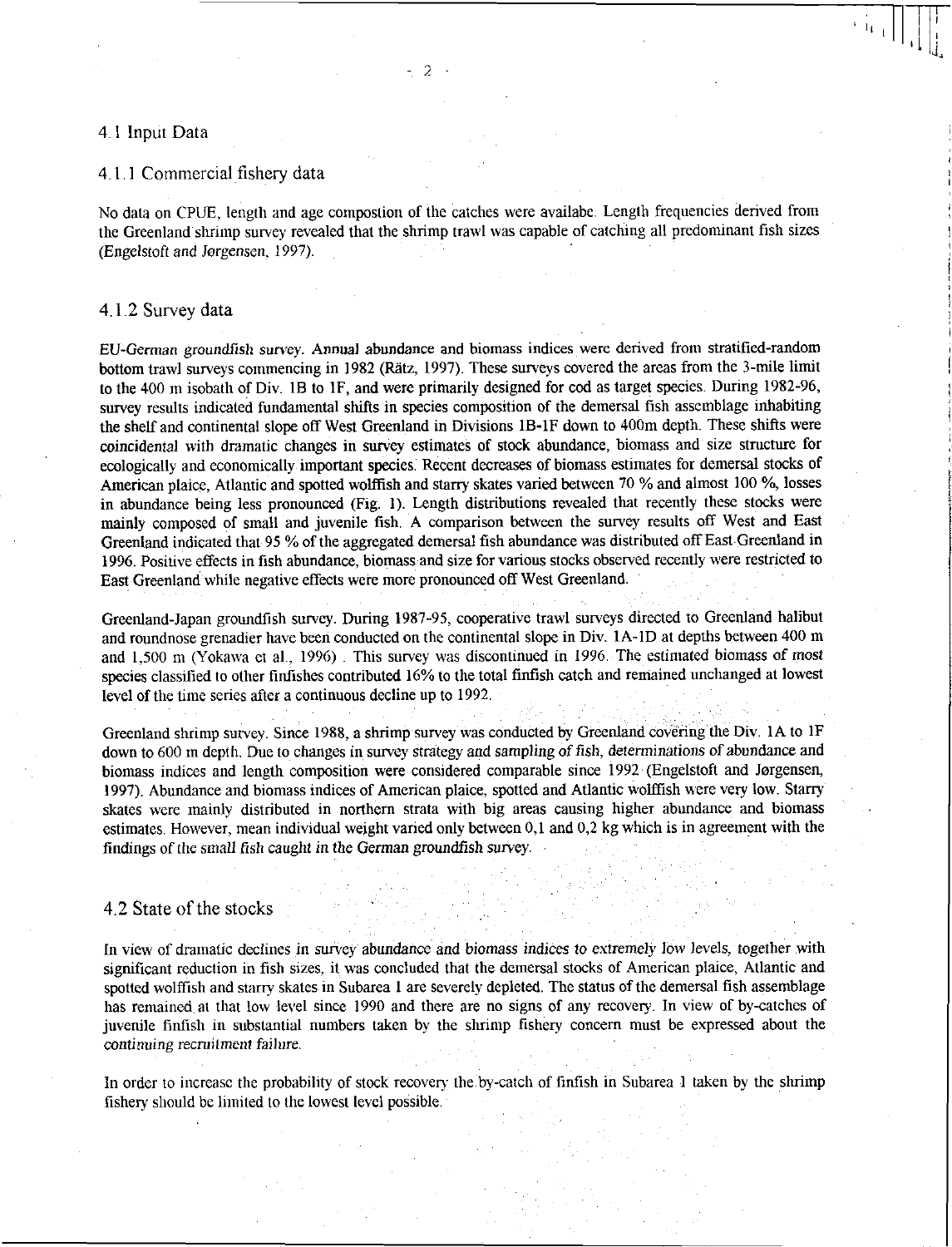# 4.3 Limit and target reference points

Due to a lack of data, no proposals for appropriate  $F_{\text{lim}}$  and  $F_{\text{pa}}$  were formulated. Rebuilding strategies should consider both stock biomass and age structure. Given the lack of information, first proposals for  $B_{lim}$  and  $B_{pa}$  were based on the 20 % and 50 % levels of the maximum survey index, respectively. The follwing text table lists indices of  $B_{lin}$  and  $B_{pa}$  for American plaice, spotted and Atlantic wolffish and starry skates, respectively. As a minimum, the age composition of both stocks should be composed of 50 % mature fish.

Indices of limit and precautionary reference points for biomass as derived from the German groundfish survey for American plaice, spotted wolffish, Atlantic wolffish, and starry skate:

| Species           | $B_{\text{lim}}$ (tons) $B_{\text{oa}}$ (tons) |        |
|-------------------|------------------------------------------------|--------|
| American plaice   | 4500                                           | 11 000 |
| spotted wolffish  | 1500                                           | 4000   |
| Atlantic wolffish | 5000                                           | 13000  |
| starry skate      | 1 200                                          | 3000   |

# References

Engelstoft, J. J. and 0. Jorgensen, 1997. Biomass and Abundance of Dermersal Fish Stocks off West Greenland Estimated form the Greenland Trawl Survey, 1988-96. NAFO SCR Doc. 97/39, N2711:1-17

Rätz, H.-J. 1997. Structures and Changes of the Demersal Fish Assemblage off Greenland and Trends in Near Bottom Temperature, 1982-96. NAFO SCR Doc. 97/5, Ser. No. N2830:1-32

Simonsen, C. S. 1997. Denmark/Greenland Research Report for 1996. NAFO SCS Doc. 97/11, Ser. No. N2874: 1-6

Yokawa, K., I. Kouya, and 0. Jorgensen, 1996. Results of a stratified-random bottom trawl survey off West Greenland in 1995. NAFO SCR Doc. 96/29, Ser. No. N2702:1-12

Table 1 Offical annual nominal catches of other finfish in Subarea 1.

| NOIHHAI TEDOLLEA CALCHES (TOILS) ALE AS TOHOWS. |       |       |       |       |  |
|-------------------------------------------------|-------|-------|-------|-------|--|
| Species                                         | 1993  | 1994  | 1995  |       |  |
| Greenland cod                                   | 1.896 | 1.854 | 2,526 | 2.117 |  |
| wolffishes                                      | 157   | 100   | 51    | 47    |  |
| Atlantic halibut                                | 43    | 38    | 23    | 34    |  |
| lumpsucker                                      | 246   | 607   | 447   | 425   |  |
| sharks                                          | 10    | 34    | 46    | 135   |  |
| non-specified finfish                           | 411   | 643   | 618   | 609   |  |

 $n \cdot 1$  reported as  $(1)$  and are as  $\hat{f}$  all are as